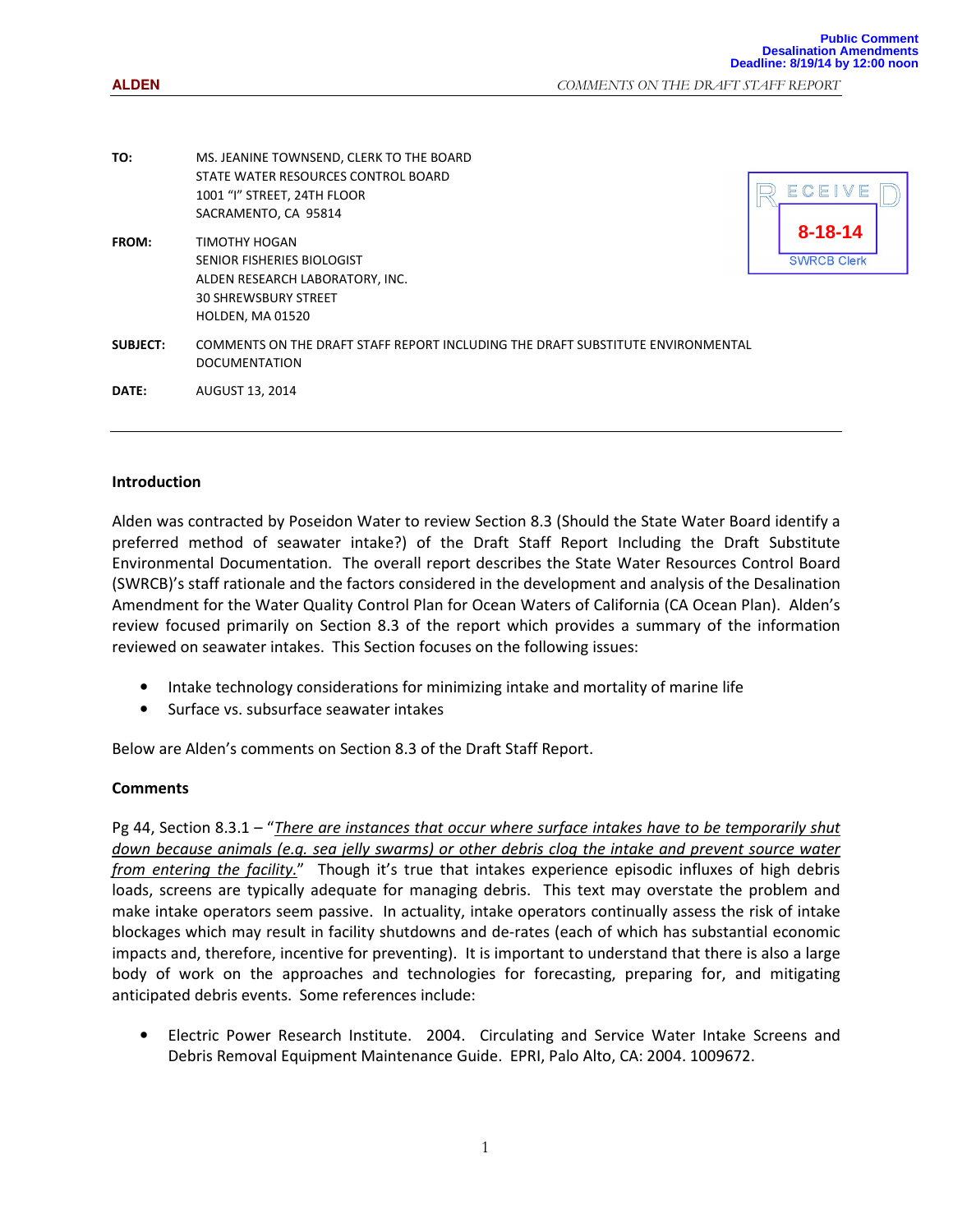- Electric Power Research Institute. 2009. Best Management Practices Manual for Preventing Cooling Water Intake Blockages. EPRI, Palo Alto, CA: 2009. 1020524.
- World Association of Nuclear Operators (WANO). November 2007. Intake Cooling Water Blockage. Significant Operating Experience Report. WANO SOER 2007-2.

Pg 45, Section 8.3.1 – "The natural filtration process of a subsurface intake eliminates the need for pretreatment requirements. (National Research Council 2008)" This statement reads too definitively and misrepresents the reference. To be clear, NRC 2008 states, "By taking advantage of the natural filtration provided by sediments, subsurface seawater intakes can reduce (emphasis added) the amount of total organic carbon and total suspended solids, thereby reducing (emphasis added) the pretreatment required for membrane-based desalination systems and lowering the associated operations and maintenance costs."

Pg 45, Section 8.3.1.1.2 – "Smaller organisms in the water column such as algae, plankton, fish larvae, and eggs, that pass through surface water intake screens are drawn into the facility and will perish when exposed to the high pressure and heat of a cooling water or desalination system." A couple of notes regarding this characterization of entrainment:

It is uncommon for algae (micro or macro algae) to be included in the commonly accepted definition of entrainment. The Environmental Protection Agency's (EPA) recently released 316(b) Rule refers to entrainment as "any life stages of fish and shellfish in the intake water flow entering and passing through a cooling water intake structure and into a cooling water system, including the condenser or heat exchanger."

Plankton is a general term which loosely refers to all animal and plant life that floats passively in the water column. As such, plankton includes both zooplankton (early life stages of fish and shellfish) and phytoplankton (plants).

Although it is commonly accepted that entrainment mortality for seawater desalination is 100%, it should be clarified that organisms entrained in water used for dilution purposes (flow augmentation) is not exposed to the same stressors as organisms entrained in the water that undergoes the desalination treatment process. That is, organisms entrained in the dilution flow are not likely to experience 100% mortality.

Pg 46, Section 8.3.1.1.2 – "Mortality of impinged and entrained organisms is generally assumed to be 100 percent in the absence of site-specific studies. (U.S. EPA 2004; Pankratz 2004)" Neither the U.S. EPA nor the Pankratz 2004 reference state that impingement mortality is assumed to be 100%. The survival of impinged organisms is commonly accepted and forms the basis of certain compliance alternatives relative to 316(b).

Pg 46, Section 8.3.1.1.2 – "The entrainment estimate for cooling water intakes provides an example of the scale of entrainment that might occur if desalination efforts expand in California." This is hyperbole as the feedwater withdrawn by proposed seawater desalination facilities in CA is substantially less than seawater withdrawn for power plant cooling purposes. According to the 2007 California Energy Commission report "Assessing Power Plant Cooling Water Intake System Entrainment Impacts", the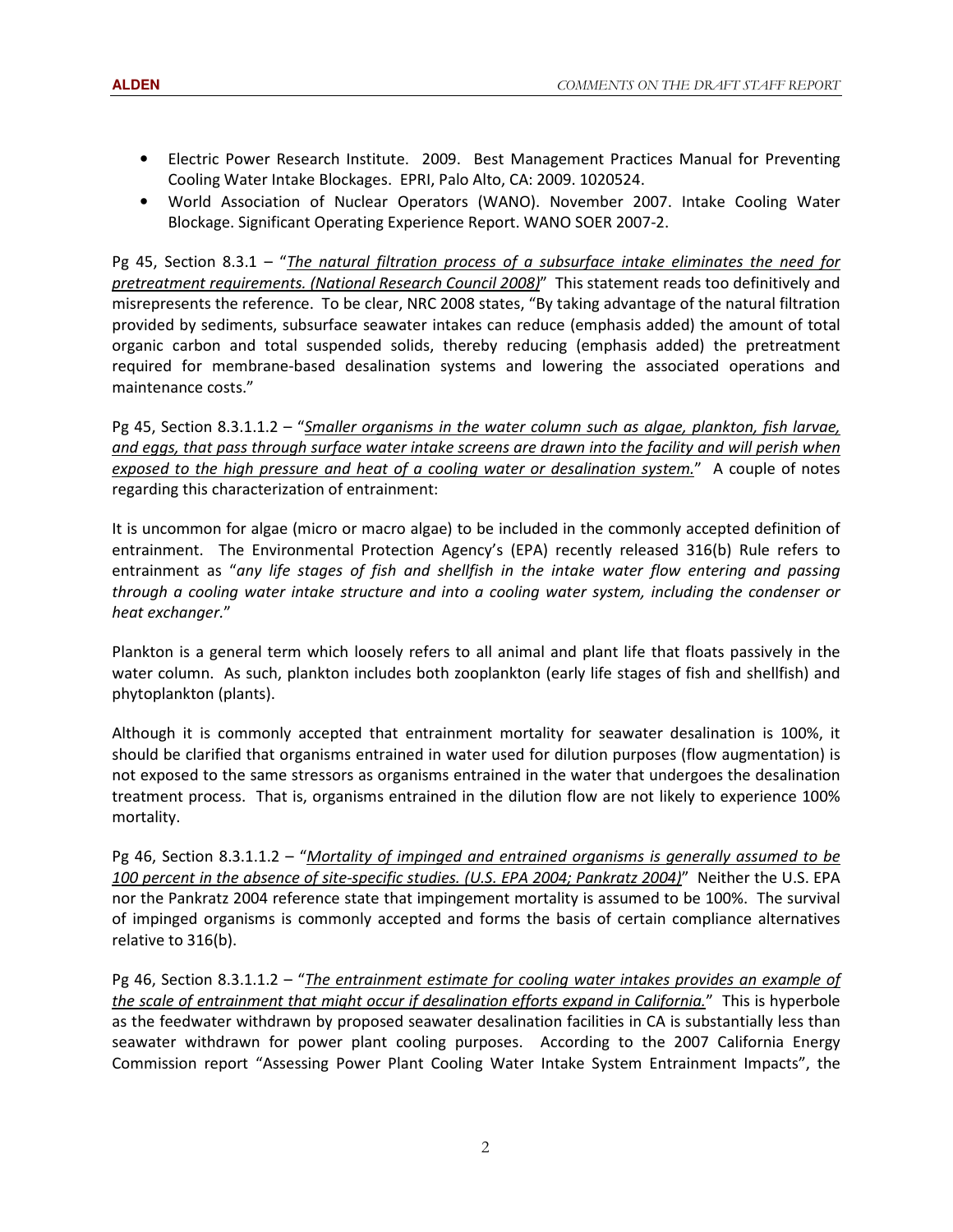coastal power plants in CA potentially withdraw 17 billion gallons/day. A large seawater desalination facility may draw 100 million gallons/day (if assuming 50% recovery). Since entrainment is proportional to flow, the potential for the scale of entrainment from seawater desalination to reach that of cooling water withdrawals is very unlikely.

Pg 46, Section 8.3.1.2.1 – "Additional mortality may occur through brine exposure in the mixing process and through predation in conveyance pipes." I am not aware of any data on predation in flow conveyance pipes; I would request a reference for this.

Pg 47, Section 8.3.1.2.3 – "Screened intakes can be placed in areas of high local currents and waveinduced water motion to transport marine debris and organisms off and away from the screens. (Kennedy/Jenks Consultants, 2011)" Screened intakes are installed everywhere, essentially, with installations onshore, in canals, in bays, in lagoons, etc. This should read "passive screened intakes" as ambient hydrodynamic conditions are key to optimal performance (biological and operational) for these types of screens. The consideration of ambient currents is an issue when considering passive intakes since there is no other means to move debris away from the screen; however, with active screens (e.g., traveling water screens) ambient currents are less of a concern since the screen is designed to collect and remove debris. In addition, Alden co-authored the intake-related portion of the referenced report, specifically the section on the passive screened intake being considered for the SCWD<sup>2</sup> project.

Pg 47, Section 8.3.1.2.3 – "Studies suggest that the type of screen, size of the screen slot opening, and the method of intake are all factors that influence reductions of marine life mortality." It's important to note that there are a number of other factors that influence the biological performance of intake screens. These can include intake location, intake velocities (approach and through-screen), ambient currents, predicted debris loads, life stages and species composition present near the intake location, etc.

Pg 47, Section 8.3.1.2.3 – "Passive intake screens are not self-cleaning and require manual cleaning either by divers or by retrieving the screen for cleaning and maintenance." The paragraph beginning with the previous sentence is poorly structured. Essentially all passive screen manufacturers include features to allow cleaning of screens without the regular need for divers to do manual cleaning. Passive wedgewire screens (such as those made by Bilfinger Water Technologies [formerly US Filter/Johnson Screens] and Hendrick Screen Company) are typically equipped with airburst systems to deliver a high pressure burst of compressed air to the screens to clear it of any accumulated debris. Other manufacturers (such as Intake Screens, Inc) offer passive screens with rotating drums and fixed brushes to clean the screens. In cases where the installation location of far offshore, there can be a need for divers and manual cleaning.

Pg 48, Section 8.3.1.2.3 – "Coarse bar screens, floating booms, and angled coarse screens" This section is poorly organized. In general, water enters a shoreline intake through a trash rack (also referred to as a bar rack). This first structure in the flow path is typically coarsely-spaced vertical bars designed primarily to exclude debris. The trash rack is equipped with a cleaning mechanism, typically a trash rake, to keep it clean. I'm not aware of any intakes using clear spacing as low as 2 mm as this would constitute a serious risk of becoming overloaded with debris. Though used at some intakes, floating booms are not used commonly enough to warrant discussion in this section "Angled coarse screens" are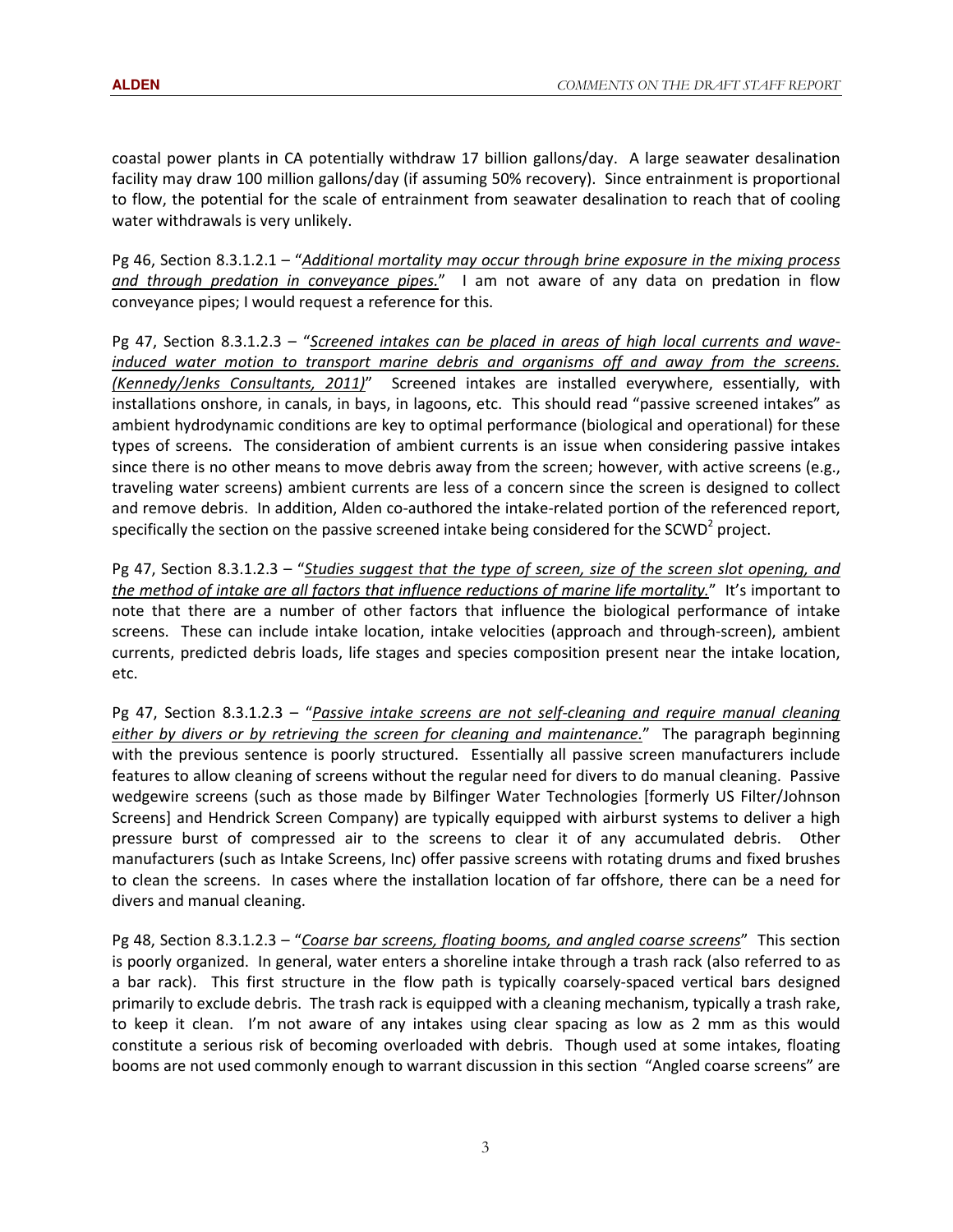not the same at trash racks. Angled screens are used, in some cases, to divert organisms to a collection point (within the intake, not "away from the intake" as stated) where they can be returned to the source waterbody.

Pg 48, Section 8.3.1.2.3 – "Traveling screens have been shown to substantially reduce impingement mortality. (U.S. EPA 2011) Impingement data from Dominion Power's Surry Station was collected during the 1970s." It's important to note that only "modified" traveling water screens provide fish-friendly features that can reduce impingement mortality; conventional traveling water screens do not have these features (fish lifting buckets, low pressure spraywash system, fish return trough, etc.) It's unclear why Dominion Station is called out, there is a plethora of data available on impingement survival on modified traveling water screens throughout the U.S.

Pg 48, Section 8.3.1.2.3 – "Fine-meshed screens" Very few would agree that fine-mesh includes sizes up to 9.5 mm. Screens with 9.5 mm openings are generally considered to be coarse-mesh and have been the industry standard for traveling water screens at cooling water intakes in the power industry. In the recently released final 316(b) Rule (particularly in the discussion of the Comprehensive Technical Feasibility and Cost Evaluation Study  $[§ 122.21(r)(10)]$ ), EPA states, "The study must include an evaluation of technical feasibility of closed-cycle cooling and fine-mesh screens with a mesh size of 2 mm or smaller..." In this sense, fine-mesh as it relates to 316(b) compliance must be 2 mm or smaller.

Pg 48, Section 8.3.1.2.3 – "While fine-meshed screens can reduce entrainment of adult and juvenile fish, they still allow phytoplankton, zooplankton, eggs, and fish and invertebrate larvae to pass through." The life stages of fish that are precluded from entrainment depends wholly upon the screening mesh size and morphometric dimensions of the species present; it is not accurate to state that these screens only reduce entrainment of adult and juvenile fish. Meshes of 0.5, 1.0, and 2.0 mm can reduce entrainment of many fish larvae and eggs.

Pg 48, Section 8.3.1.2.3 – "Wedgewire screens are passive screening systems that act as a physical barrier to prevent organisms from being entrained. The screen slot size must be sufficiently small to physically block passage of an organism in order for wedgewire screens to effectively prevent entrainment. (EPRI 1999)" This statement is true – that exclusion technologies, such as cyclindrical wedgewire screens, function on the basis that organisms need to be physically large enough to excluded by the screen. However, recent (and some historical) research has demonstrated that larval exclusion is not solely a physical phenomenon; rather, there are hydrodynamic and behavioral components that increase the biological performance of cylindrical wedgewire screens. Among the studies that have demonstrated that exclusion of early life stages of fishes is not solely based on physical size of the organisms are the following:

- EPRI. 2003. Laboratory Evaluation of Wedgewire Screens for Protecting Early Life Stages of Fish at Cooling Water Intakes, EPRI, Palo Alto, CA: 2003. 1005339.
- Heuer, J. H. and D. A. Tomljanovich. 1978. A Study on the Protection of Fish Larvae at Water Intakes Using Wedge-Wire Screening. TVA Technical Note B26.
- Weisburg, S. B., W. H. Burton, F. Jacobs, and E. A. Ross. 1987. Reductions in Ichthyoplankton Entrainment with Fine-Mesh, Wedge Wire Screens. North American Journal of Fisheries Management 7: 386–393.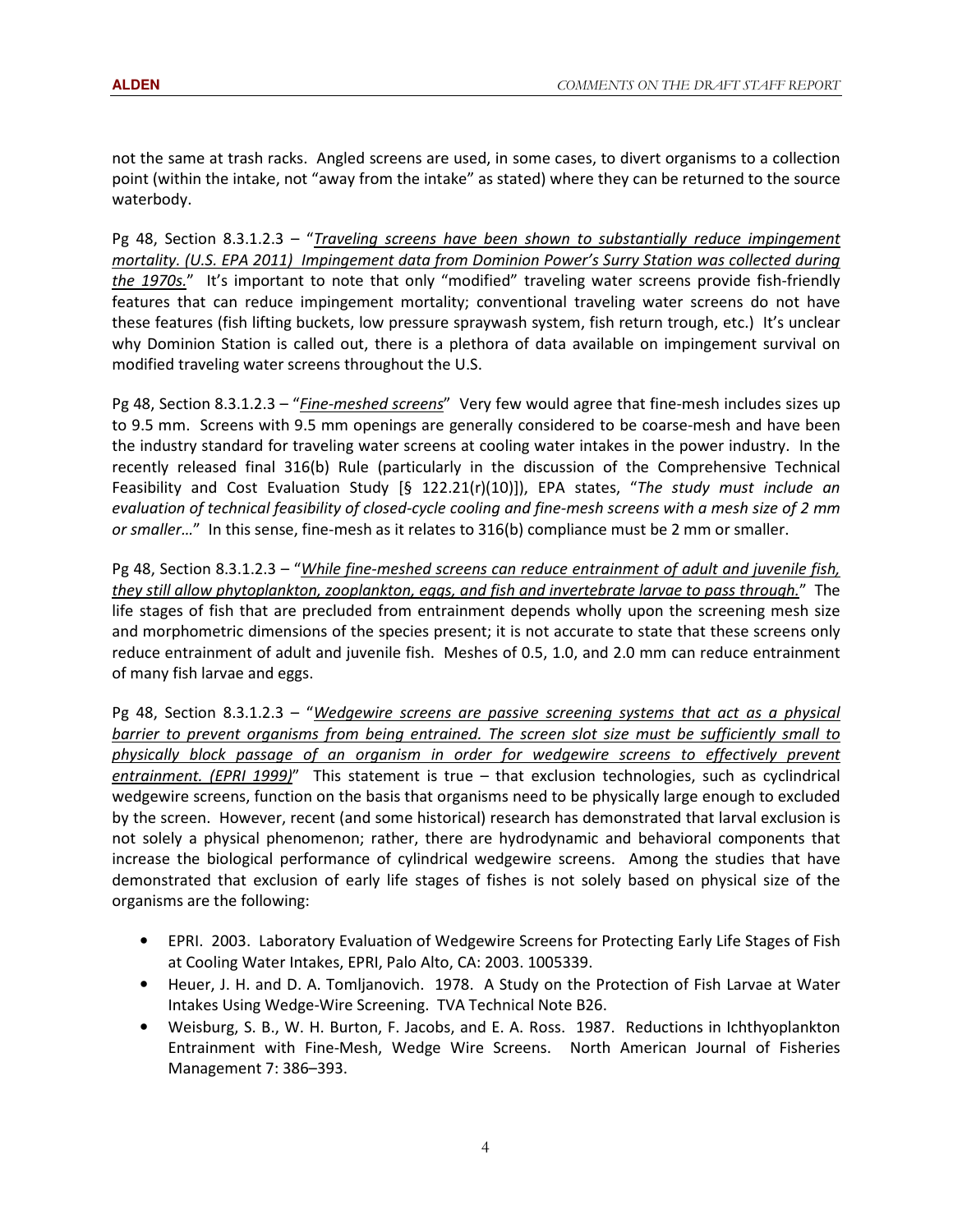- NAI. 2011a. 2010 IPEC Wedgewire Screen Laboratory Study. Prepared for the Indian Point Energy Center, Buchanan, NY.
- NAI. 2011b. 2011 IPEC Wedgewire Screen Laboratory Study. Prepared for the Indian Point Energy Center, Buchanan, NY.

A detailed description of how hydrodynamics and behavior can affect exclusion of early life stages of fishes with cylindrical wedgewire screens is provided beginning on page 23 of the following reference: Barnthouse, L.W., D.G. Heimbuch, M.T. Mattson, and J.R. Young. 2010. Response to Biological Aspects of MYSDEC 401 Certification Letter. http://www.dec.ny.gov/docs/permits\_ej\_operations\_pdf/iprespbioaspect.pdf

Pg 49, Section 8.3.1.2.3 – "The only pilot study that has implemented wedgewire screens on an intake is at West Basin Municipal Water District's (WBMWD) pilot desalination facility." This is incorrect. In CA alone, there have been multiple pilot-scale studies of cylindrical wedgewire screens; they are listed below:

- Marin Municipal Water District tested a 2.4-mm (3/32-in) cylindrical wedgewire screen
- Santa Cruz and Soquel Creek tested a 2.0-mm cylindrical wedgewire screen
- West Basin Municipal Water District currently testing 1.0- and 2.0-mm cylindrical wedgewire screen

In addition to these CA desalination-related pilot-scale studies, the following describes previous pilotscale studies that have been conducted with cylindrical wedgewire screens:

Weisberg et al. (1987) conducted a field evaluation of cylindrical wedgewire screens (1, 2, and 3 mm) in the Chalk Point Generating Station intake canal in Maryland. The results demonstrated that exclusion was influenced not only by the size of organisms, but also by hydrodynamics, particularly since not all fish small enough to be entrained were always entrained. The biological efficacy of the screens was reported as a reduction in entrainment over an open port. The authors concluded that the entrainment of larger larvae was regularly reduced by 80% over the open port and by 90% over the ambient densities of larvae in the canal. Browne (1997) conducted a field evaluation of cylindrical wedgewire screens (1, 2, and 3 mm) from a floating facility at the Oyster Creek Generating Station on Barnegat Bay in New Jersey. The researchers concluded that the air backwashing feature functioned well in keeping the screens free of debris and that the screens constructed of metals with higher copper contents had the lowest amount of biofouling. Too few organisms were collected in entrainment samples to draw significant conclusions about the biological performance of the screen, though the authors pointed out that fewer fish were entrained through the 1-mm screen than the 2-mm screen or the open port and that those that were entrained through the 1-mm screen were generally smaller. Impingement was negligible. Lifton (1979) conducted a similar evaluation of 1- and 2-mm cylindrical wedgewire screens on the St. John's River in Florida. The data indicated that there was no significant difference in entrainment between the 1- and 2-mm screens. Sixty-five percent of the time, the screened intakes entrained at least 50% fewer organisms. Gulvas and Zeitoun (1979) evaluated entrainment through pilot-scale cylindrical wedgewire screens (2 and 9.5 mm) in Lake Michigan. The results indicated that entrainment densities were much lower than ambient densities of larvae and that no significant differences were seen in entrainment among either screen or the open pipe (control). In addition, no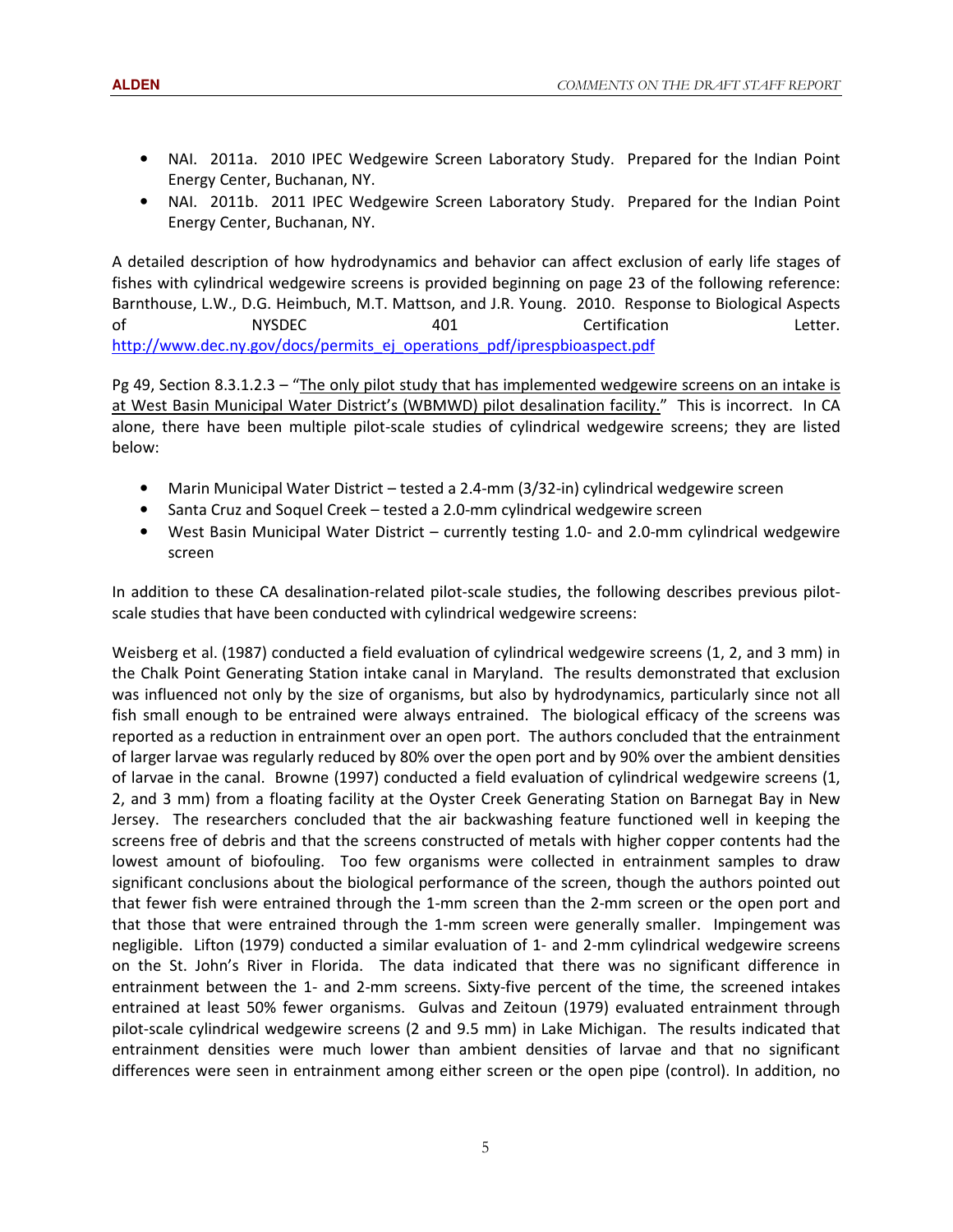fish were impinged on the screens. EPRI (2005, 2006) completed a comprehensive pilot-scale field evaluation of the exclusion efficiency of 0.5- and 1.0-mm cylindrical wedgewire screens in three different water bodies (ocean, estuarine, and freshwater). The results indicate that 0.5 and 1.0 mm wedgewire screens can effectively exclude eggs and larvae at through-screen velocities of 0.5 and 1.0 ft/sec.

I am also aware of a pilot-scale entrainment study that evaluated biological effectiveness of a 2.0-mm cylindrical wedgewire screen in the Hudson River as part of the evaluation for United Water's Haverstraw Water Supply Project.

The citation for Tenera 2013b is also not germane to WBMWD's desalination pilot facility. It is related to the proposed design of a cylindrical wedgewire intake for the Diablo Canyon Power Plant.

Pg 49, Section 8.3.1.2.3 – "Another issue in the marine environment is fouling marine organisms. The fouling organisms may impede the structural integrity of the screens or prevent adequate intake flow. Zalloy screens were found to be the most effective at preventing corrosion or fouling in a one-year study. (Tenera Environmental 2013b)' This text may understate the magnitude of the O&M risk posed by narrow-slot cylindrical wedgewire screens. There is a much larger volume of work on the topic of wedgewire screens and fouling control. Two relevant studies that address biofouling on narrow-slot wedgewire screens in a marine environment are described below:

• McGroddy, Peter M., Steven Petrich, and Lory Larson. 1981. Fouling and Clogging Evaluation of Fine-Mesh Screens for Offshore Intakes in the Marine Environment. In: Advanced Intake Technology for Power Plant Cooling Water Systems. Proceedings of the Workshop on Advanced Intake Technology. April 22-24, 1981.

A study was conducted at the Redondo Beach Generating Station to assess fouling and clogging of fine-mesh screens (McGroddy et.al. 1981). This study was done in two parts; the first part looked at debris clogging and the second investigated the propensity of different materials to fouling.

The debris study was conducted in a small, test tank using an 18 in diameter wedgewire screen. Based on the flow characteristics of this screen, Alden estimates that it had 1.0 mm slot openings. Flow for this tank was provided from behind the existing traveling screens. To provide a cross current an air circulation bubbler was used. This bubbler provided a cross current of between 6 and 9 cm/sec (0.2 and 0.3 ft/sec). Debris obtained from the intake waters was added and the head-loss measured. The results of this study indicated that the screens are prone to fouling and that multiple air-bursts are needed to completely clean the screens. The cleaning is also most effective when the screen is less than 50% blocked, which could require the screens to be air-burst daily or more frequently during high debris loading periods. Additionally, they note that re-impingement of debris on the screens occurs at low cross-screen velocities.

The second stage of the McGroddy et al. 1981 study compared the rate of biofouling of several potential screening materials. Small material coupons were placed on the intakes for several weeks. The percent covered and head-loss through the material was measured. The materials tested included carbon steel, epoxy-coated steel, copper, and stainless steel. The mesh size of these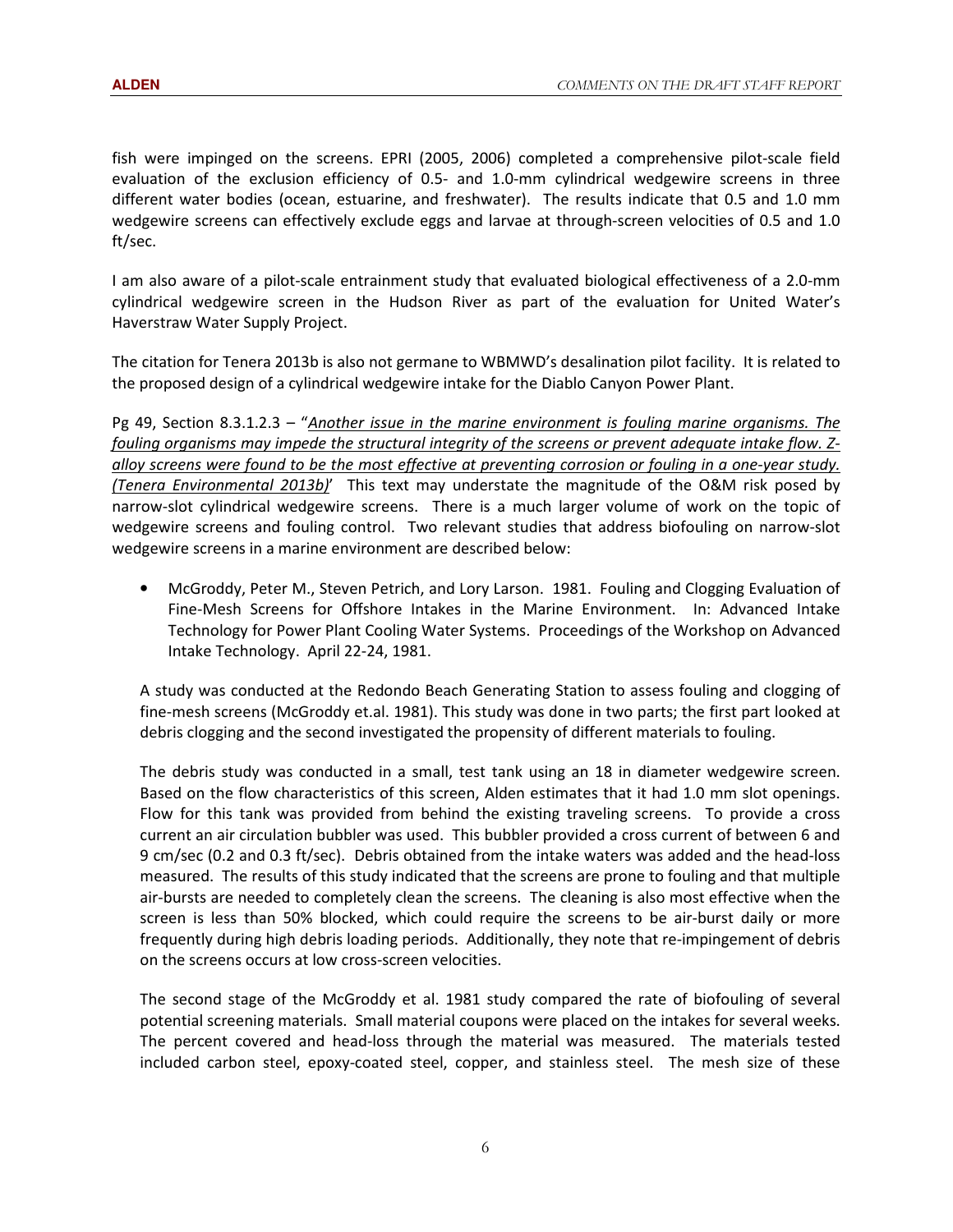materials varied from 0.7 mm to 2 mm. Some of these coupons were also subject to a heat treatment to determine the effectiveness of the heat treatment on controlling bio-fouling.

The results showed that stainless steel was the least prone to bio-fouling of all the materials. However, the stainless steel coupons all had larger mesh openings than the other screen types. In addition, there appears to be inconsistencies between the percent covered and headloss through identical meshes. The results of the heat treatment tests indicate that the heat treatment kills attached organisms, but does not remove their shells and that the screens are quickly re-colonized.

• Wiersema, James M., Dorothy Hogg, and Lowell J Eck. 1979. Biofouling Studies in Galveston Bay-Biological Aspects. In: Passive Intake Screen Workshop. December 4-5, 1979. Chicago, IL

The second relevant study was conducted in Galveston Bay, Texas (Wiersema et al. 1979). This study compared the rates of fouling for several small wedgewire screens. All the test screens were 9.5 inches in diameter with 2.0 mm slot openings. The only difference between the screens were their construction materials; one was stainless steel, two were copper-nickel alloys (CDA 706 and CDA 715), and one was a silicon-bronze-manganese alloy (CDA 655). These screens were mounted to a test apparatus that contained pumps and flow meters to measure the flow through each screen during the test period. The total duration of the test was 145 days.

The results indicate that the copper alloys significantly reduce bio-fouling of the screens. At the conclusion of the test period the copper alloy screens remained at least 50% open. The stainless steel screen fouled very quickly and was completely clogged after 2 weeks. In general, the progression of bio-fouling agents was similar for all the screens. First a slime layer formed over the screens which trapped sediments and provided a base for further colonization. After about 4 weeks hydroids began to colonize the screens. The hydroids were the dominant bio-fouling organism until tube-building amphipods appeared. The amphipods were only able to establish themselves on the portions of the screen with significant hydroid cover. This is assumed to be a result of the hydroids providing a buffer between the screens and the amphipods. Throughout the test period there was a small amount of colonization by bryozoans and loosely attached barnacles.

While this study did not include an air backwash, the researchers postulated that an air-burst could be used to break up the slime layer thus retarding the growth of other bio-fouling agents. To date, there have been no studies to determine if an air backwash would effectively remove the slime layer.

In addition to these two studies, the SCWD<sup>2</sup> pilot-scale cylindrical wedgewire study included investigations of biofouling potential of various screen materials (City of Santa Cruz Water Department & Soquel Creek Water District SCWD<sup>2</sup> Desalination Program: Open Ocean Intake Study Effects. ESLO2010-017.1. http://www.scwd2desal.org/documents/Draft\_EIR/Appendices/AppendixG.pdf.) It is important to note, however, that this study was limited to the evaluation of screen material coupons and to periodic visual observations of the pilot-scale screen that was intermittently operated for the biological evaluation. It likely does not accurately reflect the magnitude of boifouling that would be expected with a screen through which flow is being continually withdrawn for a full-scale facility.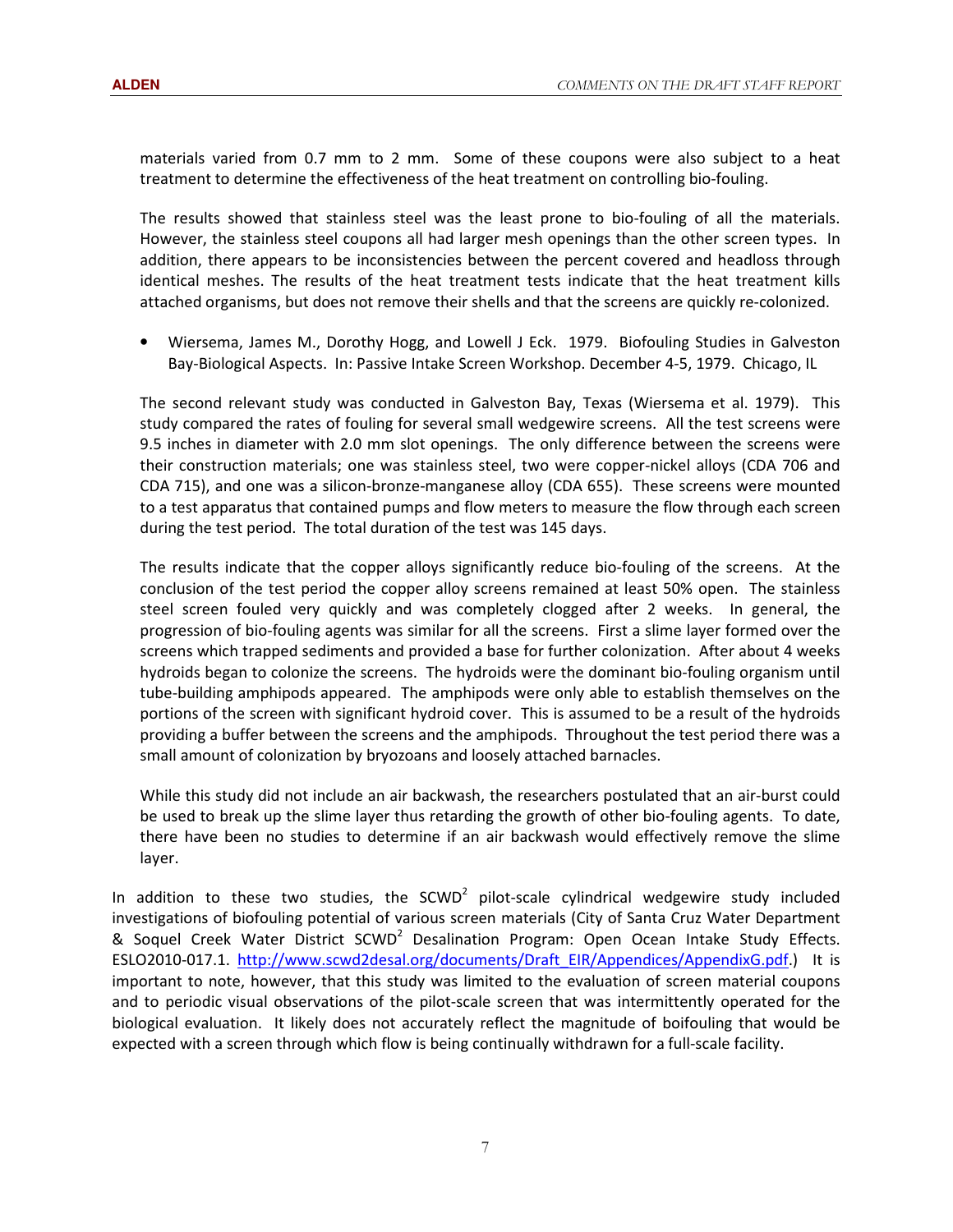Pg 49, Section 8.3.1.2.3 – "It is imperative that the wedgewire screens are maintained so slot-size integrity is maintained, through-screen velocity does not exceed 0.5 ft/s (0.15 m/s), and the facility still has adequate intake flow." As a rule of thumb, it is common to assume a degree of blockage in the design a wedgewire screen array. EPA, in the proposed 316(b) Rule, indicated that the 0.5-ft/sec through screen velocity should be under a 15% blocked condition. Therefore, it is common to target approximately 0.43 ft/sec through screen velocity.

Pg 49, Section 8.3.1.2.3 – "However, other studies have shown that a small screen slot size does not by itself result in significant clogging or cleaning problems. (Taft 2000)" The referenced paper was written by Alden's former president and inaccurately characterizes the conclusion. The paper states the following about narrow-slot wedgewire screens: "However, there are major concerns with clogging potential and biogrowth. Since the only two large CWIS to employ wedge-wire screens to date use 6.4 and 10 mm slot openings, the potential for clogging and fouling that would exist with slot sizes as small as 0.5 mm, as would be required for protection of many entrainable life stages, is unknown. In general, consideration of wedge-wire screens with small slot dimensions for CWIS application should include in situ prototype scale studies to determine potential biological effectiveness and identify the ability to control clogging and fouling in a way that does not impact station operation."

Pg 49, Section 8.3.1.2.3 – "*Importance of Screen Slot Size.*" The majority of the references cited in this section are secondary sources. It does not appear that the SWRCB staff reviewed the original work for each of the studies and sites that are included in this section.

Pg 49, Section 8.3.1.2.3 – "Tampa Bay seawater desalination plant" It is important to note that the colocated desalination plant draws feedwater (approximately 50 MGD) from Big Bend Station's heated effluent (i.e., after it has already been screend and passed through te power plant cooling system). As such, it is the cooling water intake system of the power plant (flow capacity of 1.4 billion gallons/day) that makes use of the 0.5-mm traveling water screens. The 0.5-mm screens are only used seasonally between March 15 and October 15 and only in the intake for Units 3 and 4 (the intake for Units 1 and 2 is equipped with 9.5-mm dual-flow traveling water screens). Low-pressure and high-pressure screen wash pumps provide wash water to the spray nozzle supply headers. Aquatic organisms and debris are rinsed from the fine-mesh screens, collected in a common trough, and routed to a screened sump. The sump incorporates a trash basket to facilitate removal of debris. Three Hidrostal pumps discharge rinsed organisms and debris into one of two 18-inch fiberglass organism return lines. The organism return system is approximately 0.75 miles long and discharges into a natural embayment south of the station discharge canal.

The fine-mesh traveling water screens at Big Bend were considered to be very successful. They were sufficient, in the view of the EPA and the Florida Department of Environmental Regulation, for reducing entrainment at the CWIS for Units 3 and 4. In addition, studies at full-scale installation indicate that the survival of impinged organisms on the fine-mesh screens were comparable to, and in some cases higher than, those achieved during the prototype study. However, the survival of some fragile species/life stages was lower (e.g., bay anchovy).

As part of the evaluation of the fine-mesh screens, an auditing program was established to monitor the conditions of the screens and optimize their screening efficiency. The biggest O&M problem at this site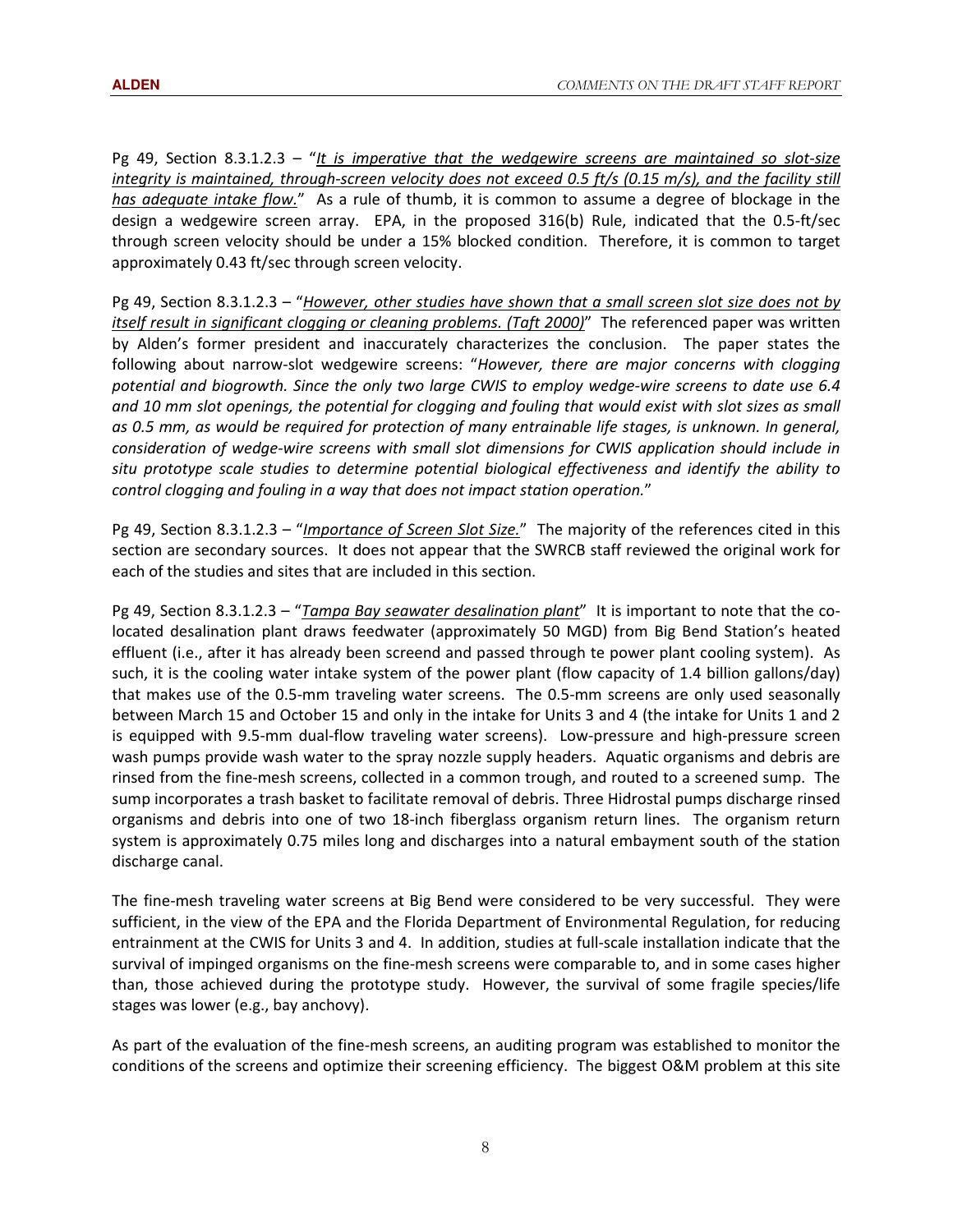was biofouling (particularly barnacles and mussels). It was found that biweekly manual cleaning of the screens by a two-person crew was effective in preventing damage to the screen mesh and seals. Later studies at Big Bend focused on optimizing the screening.

Pg 49, Section 8.3.1.2.3 – Reference to Robert Pagano is outdated (1976); many newer references with better information are available. In addition, "traveling screens" is a general category that includes, among many other designs, the single-entry, double-exit center-flow design at Barney Davis.

Pg 49, Section 8.3.1.2.3 – "The Tennessee Valley Authority pilot studies showed reductions in striped bass larvae entrainment of up to 99 percent using 0.5 mm screens." The TVA studies were conducted in a laboratory with hatchery-reared striped bass; they were not pilot-scale studies as indicated.

Pg 50, Section 8.3.1.2.3 – "0.5 mm fine mesh screen at the Brunswick seawater cooling Power Plant in North Carolina showed entrainment reductions of 84 percent. Similar results were shown at the Chalk Point Generating Station in Maryland, which also uses seawater for cooling, and the Kintigh Generating Station in New Jersey. (Tetra Tech Inc. 2002)" Regarding Brunswick, the screens were 1.0-mm mesh and only 3 of the 4 traveling water screens had this mesh size; the fourth screen had standard 9.5-mm mesh. The design of this intake is also fairly unique and likely confers a substantial benefit in terms of managing debris. The intake is comprised of a stationary diversion structure located at the mouth of the intake canal in the river, a traveling water screen structure at the end of the intake canal, and a fish return system. The diversion structure is a stationary, V-shaped screen comprised of 9.4-mm coppernickel mesh panels. The V-shape was chosen to aid in the sweeping of debris from the screen face during ebb and flood tides. As such, the traveling water screens at the end of the 2.7-mile long intake canal likely experience lighter debris loads than if the screens were adjacent to the estuary.

Regarding Chalk Point, this intake does not have 0.5-mm traveling water screens. They use a double barrier net at the head of an intake canal. The outside mesh is 1.5 in and the inside mesh is 0.75 inch. The traveling water screens at the terminus of the intake canal use 9.5-mm mesh screening. I assume SWRCB staff is referring to the pilot-scale study done in the Chalk Point intake canal with 1.0, 2.0, and 3.0-mm wedgewire screens (Weisburg, S. B., W. H. Burton, F. Jacobs, and E. A. Ross. 1987. Reductions in Ichthyoplankton Entrainment with Fine-Mesh, Wedge Wire Screens. North American Journal of Fisheries Management 7: 386–393.).

Regarding Kintigh, this facility is located on Lake Ontario not in New Jersey. It too, uses 1.0-mm mesh, not 0.5-mm.

Pg 50, Section 8.3.1.2.3 – "Bestgen et al. 2001" The referenced study is a laboratory evaluation of a Coanda-effect screen. I am not aware of any seawater intakes using this type of screen; it is typically applied at hydroelectric projects, stormwater outfalls, agricultural diversions, etc.. It is essentially a high velocity inclined profile-wire screen and has a fundamentally different hydraulic design. The following description is from the peer-reviewed paper describing the lab study: "High velocity profile-bar fish screens differ from traditional positive barrier configurations. Most barrier screen designs couple low approach velocities(velocity through the screen) with high sweeping velocities (across screen) to effect screening….. In contrast, inclined profile-bar screens have water delivered to the top of the screen via an overflow weir, which then flows over the screen face at a high 2–3-m/s velocity….. Thus, unlike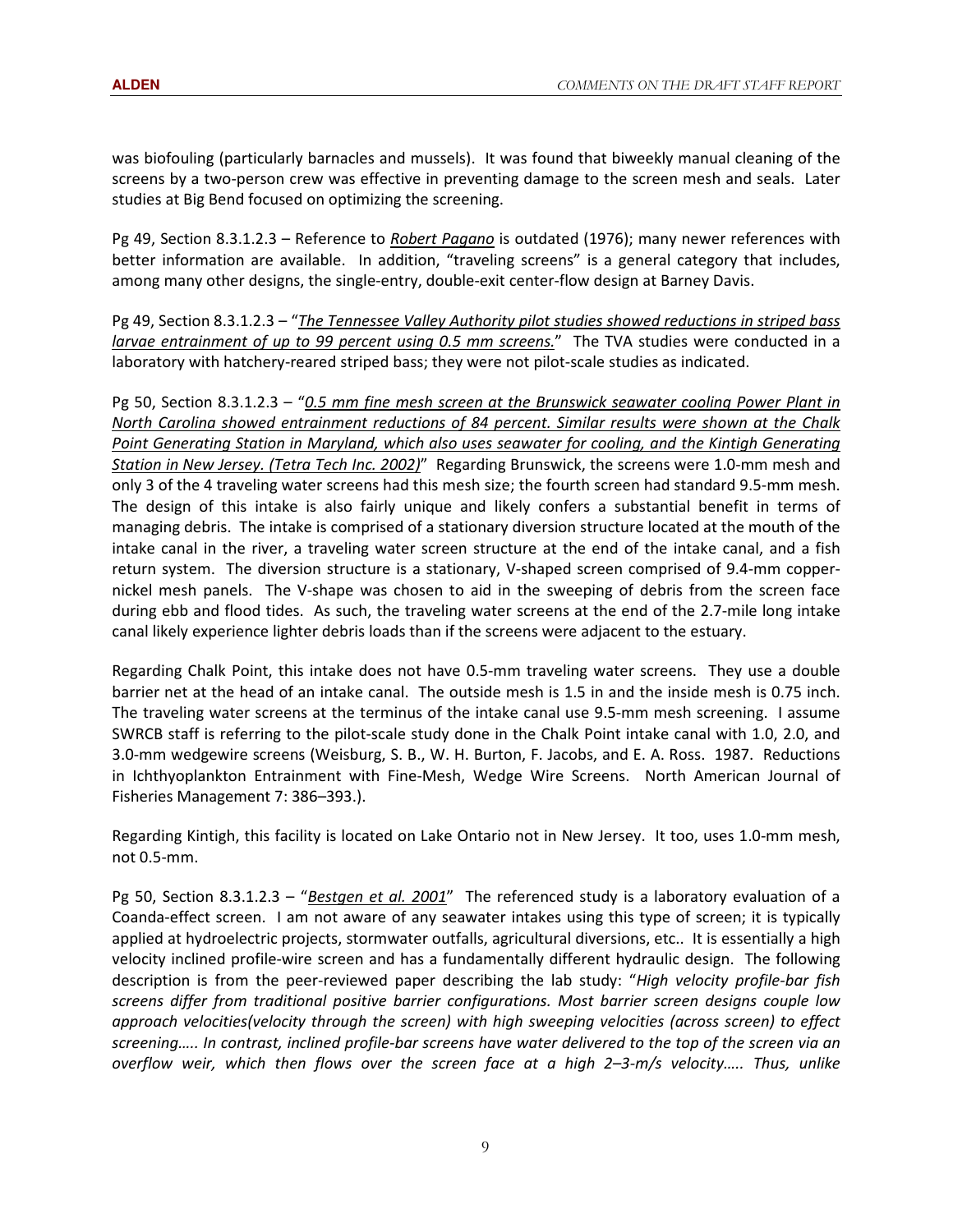traditional screens, fish behavior and swimming performance and approach and sweeping velocities are not design considerations for high-velocity inclined profile-bar screens." Including a review of this intake type is immaterial as it is an inappropriate technology for a seawater intake.

Pg 50, Section 8.3.1.2.3 – "Laterally compressed fish like anchovies and flatfish typically will have higher entrainment rates than fish like sculpins or rockfishes of the same length because the anchovies and flatfish have smaller head capsule dimensions." Flatfish are not laterally compressed, they are dorsoventrally compressed.

Pg 50, Section 8.3.1.2.3 – "Another study performed at the facility demonstrated that almost 100 percent of larvae over 10 mm were excluded from entrainment by a 1 mm wedgewire screen (EPRI 2003)" The EPRI 2003 study was conducted in a laboratory flume at Alden, not in the Chalk Point intake canal in Maryland where the Weisberg et al. study was done.

Pg 50, Section 8.3.1.2.3 – "Screens with 1 mm slot size reduced entrainment of larvae with large head capsules, but did not reduce entrainment of eggs smaller than 2.3 mm in diameter. (EPRI 2005)." This is incorrectly cited. The SWRCB staff should have cited Hanson 1979 which was a lab, not a field, study.

Pg 50-51, Section 8.3.1.2.3 – "*Entrainment and impingement were evaluated for 1 mm and 2 mm* wedgewire screens on intakes at the Seminole Generating Station in Florida. The study showed there was virtually no impingement of organisms after screens were installed, and that larvae entrainment was reduced by 99 and 62 percent for the 1 mm and 2 mm screens, respectively, when compared to larger (9.5 mm) screen systems. (EPRI 1999)" This is incorrectly cited. The paper that should be referenced for this study is: Lifton, W. 1979. Biological Aspects of Screen Testing on the St. Johns River, Palatka, Florida. Prepared for Passive Intake Screen Workshop, Chicago, IL, December, 1979. Furthermore, the results described here differ from those in the paper. Namely, Lifton concluded that "the 1-mm and 2mm screens offered reductions of 66 and 62 percent of the unscreened (open pipe) intake entrainments, respectively. ….. there was no statistically significant differences between the 1- and 2-mm screens in terms of densities of fish entrained…… Nine (or 75 percent) of the entrainment collections through the 1- and 2-mm screens represented reductions of at least 50 percent over entrainments through the unscreened intake, and 10 (or 83. 3 percent) of the 12 collections showed reductions of more than 30 percent."

Pg 51, Section 8.3.1.2.3 – "Tenera 2013a" Relative to this reference, it is important to note that the theoretical reductions in entrainment calculated are based solely on physical dimensions of larvae and do not incorporate any benefits conferred by hydrodynamics and fish behavior (e.g., many later larval stages possess the ability to swim – something not accounted for in these estimates of exclusion). As such, the predictions are conservative and, in the field, a wedgewire screen will likely provide greater protection than that which can be estimated based on physical dimensions.

Pg 52, Section 8.3.1.2.3 – "The general estimates for slot size......" This paragraph states the very well accepted concept that entrainment is site- and species-specific. Given that the SWRCB staff recognizes this in the Draft Staff Report, it should follow that a one-size-fits all prescription for a certain screen mesh size for all intakes may not be appropriate.